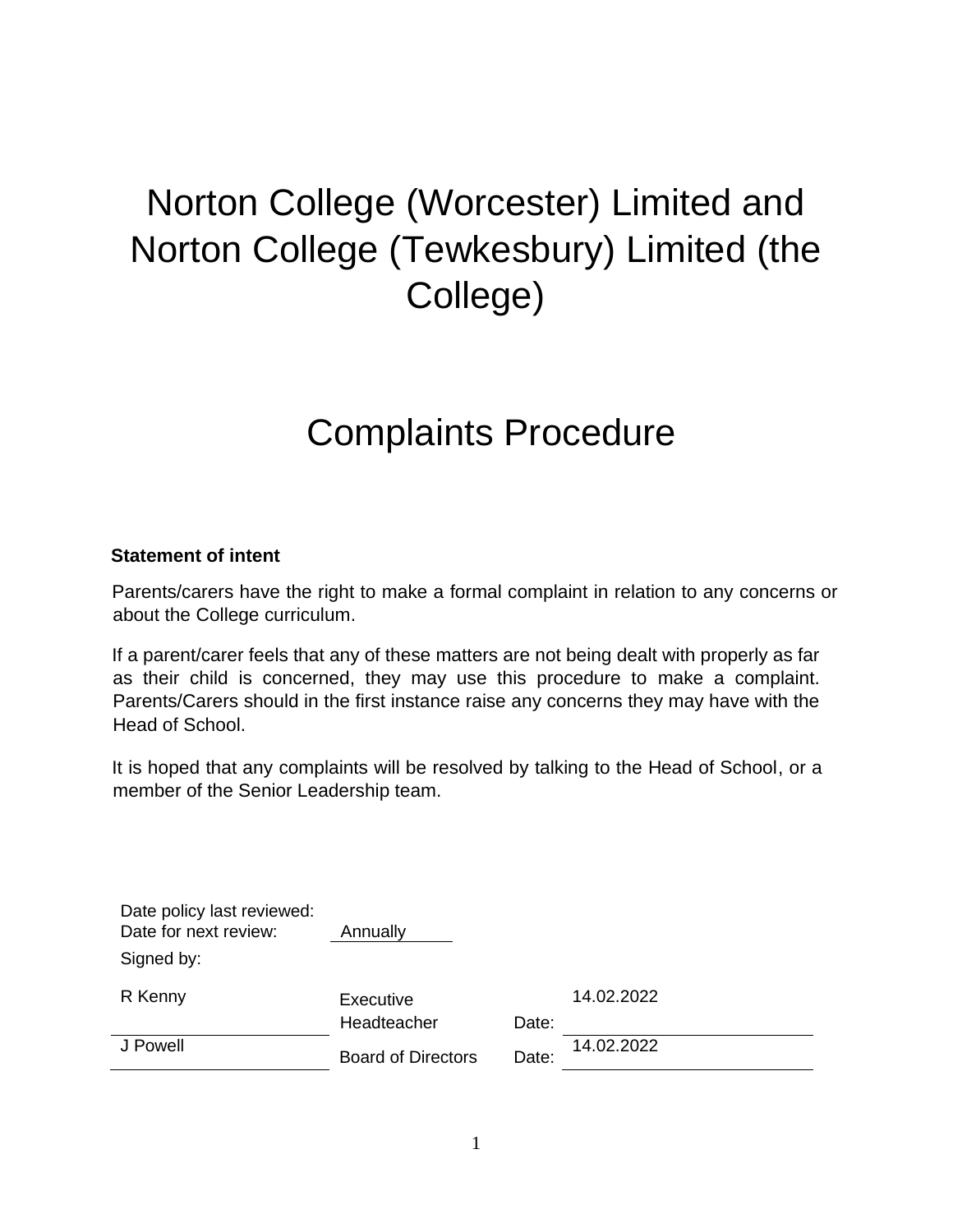## **1. Legal framework**

This policy has due regard to all relevant legislation including, but not limited to, the following:

- Education Act 2002
- Freedom of Information Act 2000
- Immigration Act 2016
- Equality Act 2010
- UK General Data Protection Regulation (GDPR)
- Data Protection Act 2018
- The Education (Independent School Standards) Regulations 2014

This policy has also due regard to guidance including, but not limited to, the following:

• DfE (2021) 'Best practice guidance for school complaints procedures 2020'

#### **2. Complaints Procedure:**

- **2.1** All formal complaints will be addressed using the following procedure:
	- a) All correspondence is in writing
	- b) A copy of the procedure is available on request to parents / carers of students at the College.
	- c) There are clear time scales for the management of a complaint.
	- d) The complaint can be made and considered initially on an informal basis.
	- e) Where the parents/carers are not satisfied with the response to the complaint made in accordance with point (d), the complaint can then be made in writing.
	- f) Where the parents/carers are not satisfied with the response to the complaint made in accordance with point (e), a hearing before a panel appointed by or on behalf of the College, and consisting of at least three people who were not directly involved in the matter, will address the complaint;
	- g) In the panel hearing the complaint, one person will be independent of the management and running of the College.
	- h) Parents/Carers attending a panel hearing may be accompanied if they wish.
	- i) The panel will make findings and recommendations.
	- j) A written record will be kept of all complaints, and of whether they are resolved at the preliminary stage or proceed to a panel hearing.
	- k) All correspondence, statements and records relating to individual complaints will be kept confidential, except where the Secretary of State or a body conducting an inspection under section 163 of the 2002 Act requests access to them.

### **3. Complaints Procedure Timeline**

- **3.1** The following timeline will be used to respond to all complaints:
	- Informal complaint Response within 3 days of complaint being made.
	- Written complaint Response within 3 days of receiving written complaint
	- Panel hearing To be arranged within 1 week after request for panel hearing
	- Panel hearing decision To be sent within 3 days after panel hearing